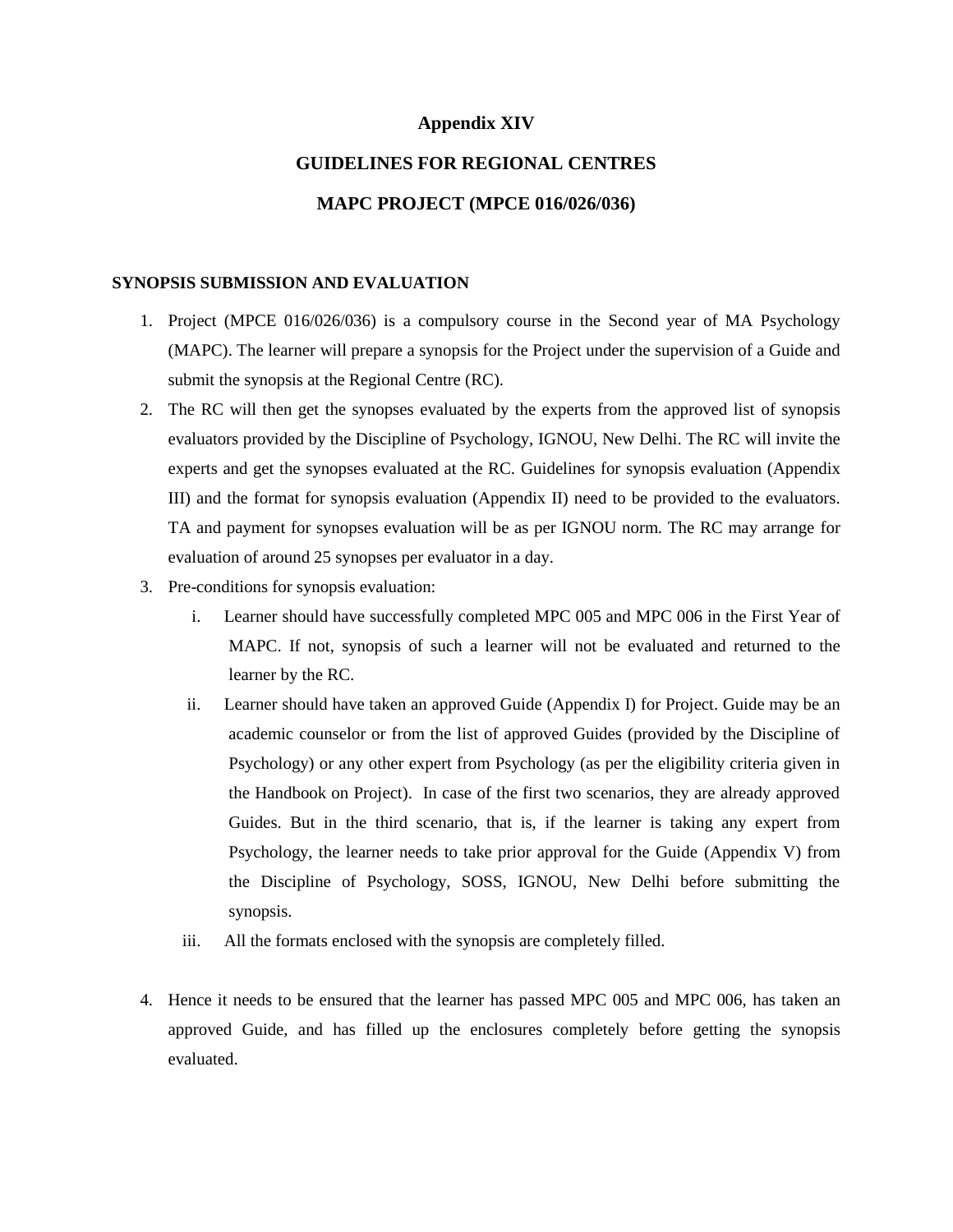- 5. The RC will provide the Acknowledgement for Synopsis submission (Appendix VI) to the learner in the prescribed proforma given in the Handbook on Project.
- 6. The list of approved project topics of the Learners in the prescribed format given in the Handbook on Project (Appendix XV) will be sent by the RC to the Discipline of Psychology in the following email: [projectpsychology@ignou.ac.in](mailto:projectpsychology@ignou.ac.in) A data bank will be created for all the synopses by the Discipline of Psychology accordingly.
- 7. In case of non-approval of synopsis, it needs to be resubmitted by the Learner incorporating the suggestions/comments given by the Evaluator. RC will then get the resubmitted synopsis evaluated by the same evaluator.
- 8. In case of resubmission, the learner needs to enclose the previous suggestion and the synopsis alongwith the revised synopsis.
- 9. No Evaluator should be assigned more than 100 project synopses in a year for evaluation.
- 10. Each Regional Centre will send 2% of the project synopsis evaluated by the Synopsis Evaluators to the Discipline of Psychology for the purpose of monitoring.
- 11. Date range for synopsis submission is as follows:

uiJuly Batch: 1st October – 31stOctober789

January Batch: 1st April –  $30<sup>th</sup>$  April

**The learner needs to submit the synopsis within this date range only. Synopsis submitted after a particular date range will be considered in the next date range only.**

- 12. Learner will start the project work only after the approval of synopsis and Guide.
- 13. Learners need to enclose the following (**in this sequence only**) alongwith the synopsis while submitting the same:
	- Proforma for approval of project synopsis (Appendix I)
	- Format for Synopsis Evaluation (Appendix II)
	- Guidelines for Synopsis Evaluation (Appendix III)
	- Consent Letter of the Guide (Appendix IV)
	- Format for Biodata of Guide (in case of Guide being other than Academic Counsellor or from the approved list provided by the Discipline of Psychology) (Appendix V)
	- Copy of Grade card regarding completion of MPC 005 and MPC 006
	- Synopsis

Note: Each Regional Centre will send 2% of the Project Synopsis evaluated by the synopsis evaluators to the Discipline of Psychology for the purpose of monitoring. Since the approved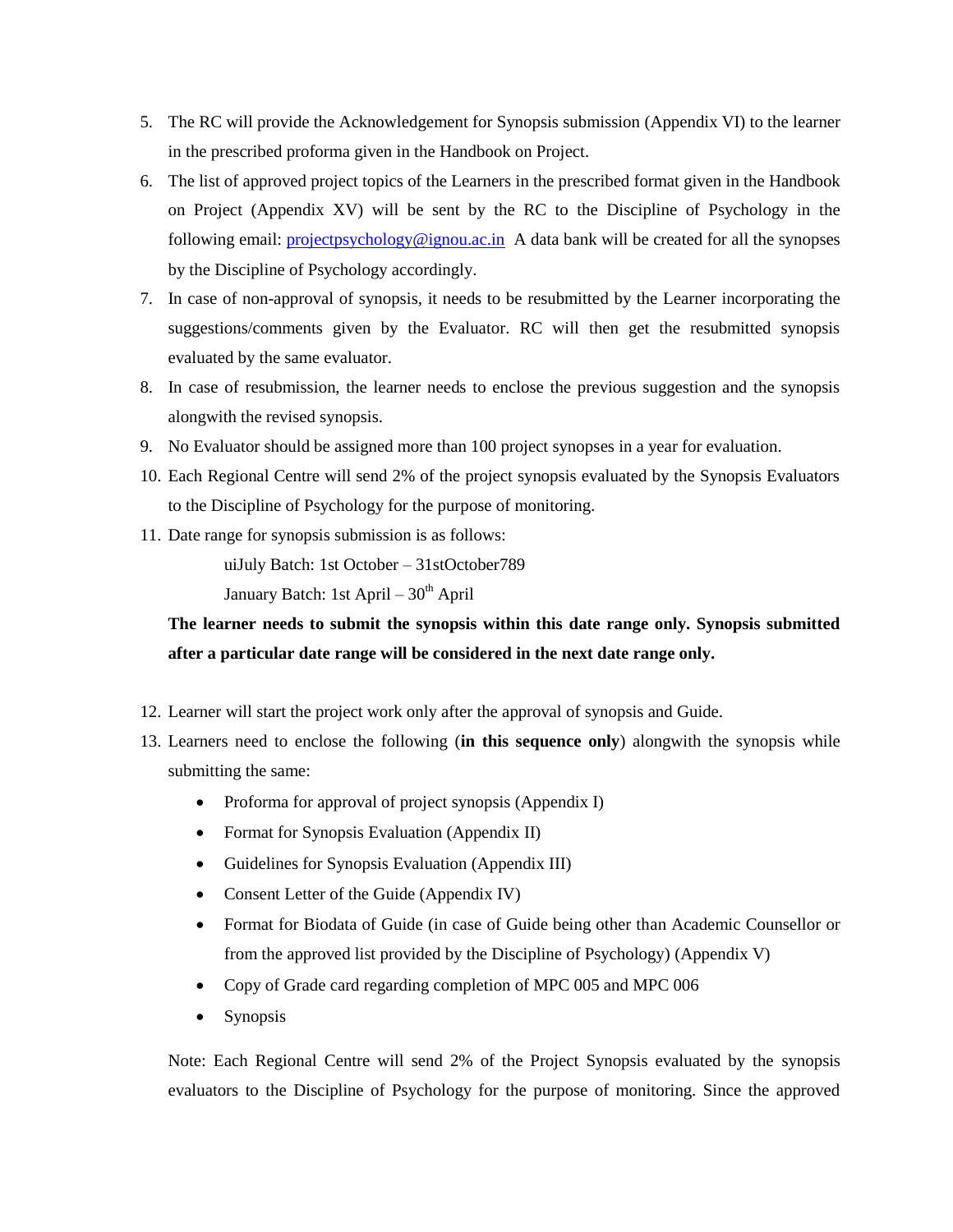synopses need to be returned to the learners so that they can start the work, photocopy of the same can be sent to the discipline.

### **PROJECT DISSERTATION SUBMISSION AND EVALUATION**

- 1. After synopsis approval, the Learner will start the Project work, complete it and submit one copy of the project dissertation at the RC.
- 2. Evaluation of MAPC Project consists of evaluation of the project dissertation and vivavoce.
- 3. RC will carry out the evaluation of dissertation and conduction of viva-voce by External Examiner from the approved list provided by the Discipline of Psychology, IGNOU, New Delhi.
- 4. RC will send the dissertation to the External Examiner along with the Evaluation Scheme (Appendix XII) for Project to be evaluated. After receiving the evaluated dissertation, the RC will conduct the Viva-voce of the Learners by the same External Examiner.
- 5. It may be ensured that the External Examiner should not have guided the Learners for whom s/he is evaluating the dissertation and conducting the viva-voce.
- 6. Date range for submission of Project Dissertation is as follows:

July Batch:  $31<sup>st</sup>$  May January Batch: 30<sup>th</sup> November

7. Date range for Term end exam (Viva-voce) of Project (MPCE 016/026/036) is as follows:

> July Batch:  $1<sup>st</sup>$  July –  $14<sup>th</sup>$  August January Batch:  $1<sup>st</sup>$  January –  $15<sup>th</sup>$  February

- 8. Thus, if the dissertation is submitted by  $31<sup>st</sup>$  May, it will be considered for TEE during  $1<sup>st</sup>$ July to  $14<sup>th</sup>$  August. If it is submitted by  $30<sup>th</sup>$  November, it will be considered for TEE during  $1<sup>st</sup>$  January to  $15<sup>th</sup>$  February.
- 9. After the Viva-voce, the RC is required to send the award forms to the Project Section, SED for uploading of marks.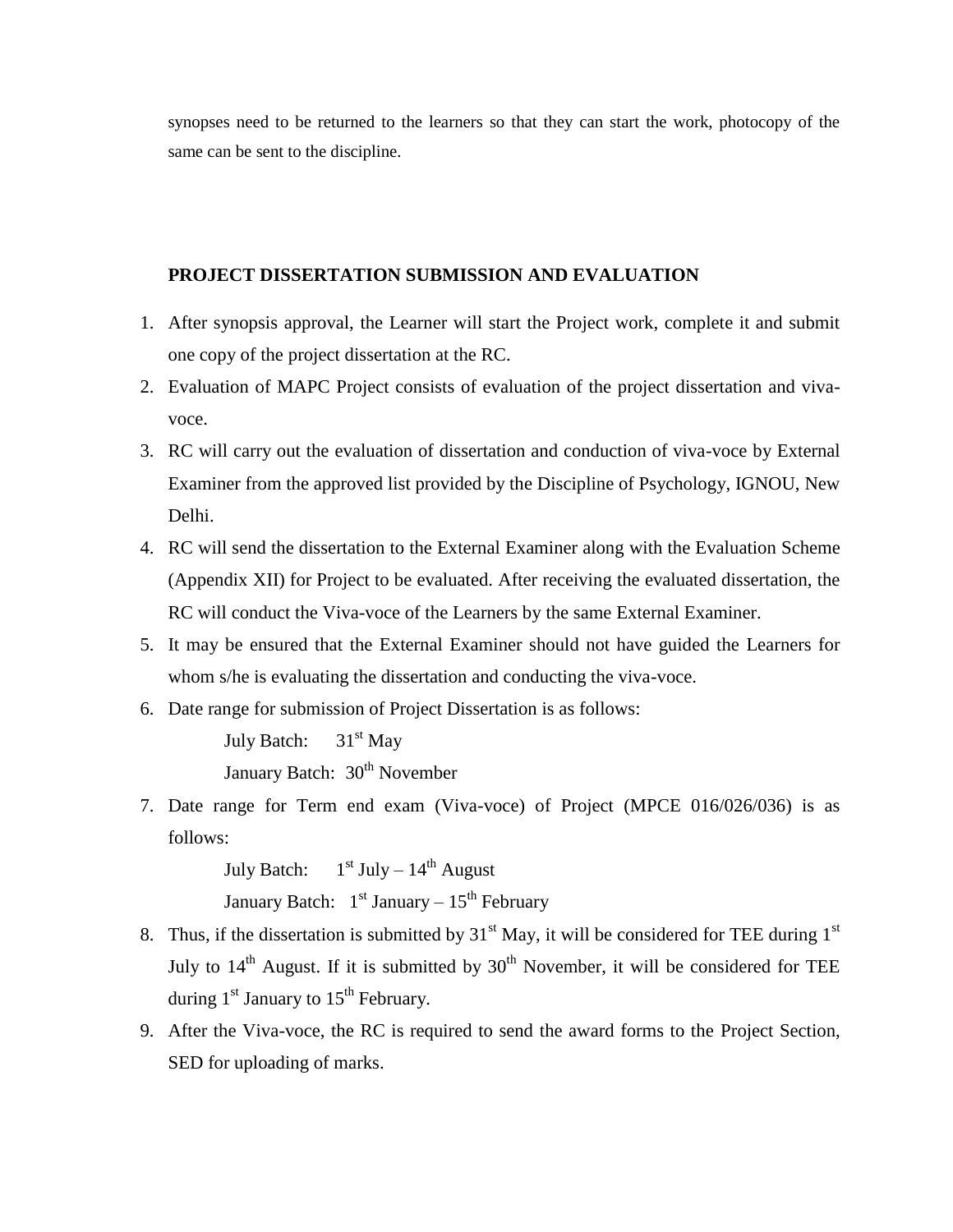- 10. The total mark in Project is 100. A learner is required to secure a minimum 40% to pass in Project.
- 11. In case a learner fails to secure the minimum 40% in Project (including both dissertation and viva-voce), s/he will be declared fail. In such a case, the learner has to take up a new topic for project, prepare synopsis, carry out the study and then submit dissertation. The learner may take the same Guide.
- 12. The RC can have the following check list to ensure that all enclosures are there in the dissertation before sending the same for evaluation to the External Examiner.
	- Proforma for approval of project synopsis (Appendix I)
	- Format for Synopsis Evaluation (Appendix II)
	- Guidelines for Synopsis Evaluation (Appendix III)
	- Consent Letter of the Guide (Appendix IV)
	- Format for Biodata of Guide (in case of Guide being other than Academic Counsellor or from the approved list provided by the Discipline of Psychology) (Appendix V)
	- Copy of Grade card regarding completion of MPC 005 and MPC 006
	- Synopsis

In case any of these is not there, the learner can be informed accordingly.

13. Important dates for MAPC project synopsis and dissertation are given in Appendix – XVI for the convenience and reference of the RC.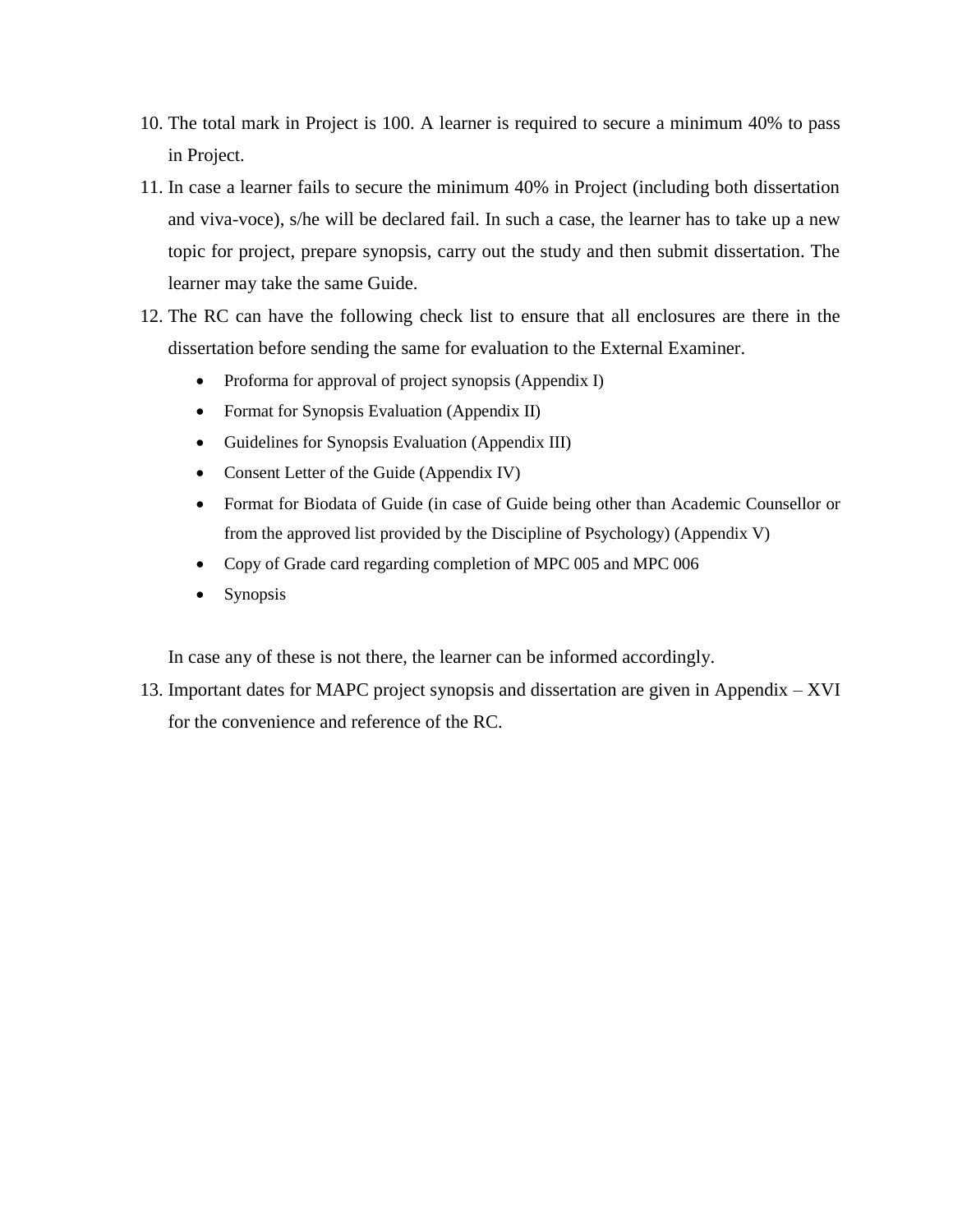## **APPENDIX – XV**

### **FORMAT FOR APPROVED PROJECT TOPICS**

# **(to be sent by the Regional Centre to the Discipline of Psychology)**

| <b>Sl. No.</b> | Enrol. No. | Name &<br><b>Contact</b><br>details | Project<br><b>Topic</b> | Course<br>Code | Guide<br>Name &<br><b>Contact</b><br>details | Date of<br><b>Synopsis</b><br>approval |
|----------------|------------|-------------------------------------|-------------------------|----------------|----------------------------------------------|----------------------------------------|
|                |            |                                     |                         |                |                                              |                                        |
|                |            |                                     |                         |                |                                              |                                        |
|                |            |                                     |                         |                |                                              |                                        |
|                |            |                                     |                         |                |                                              |                                        |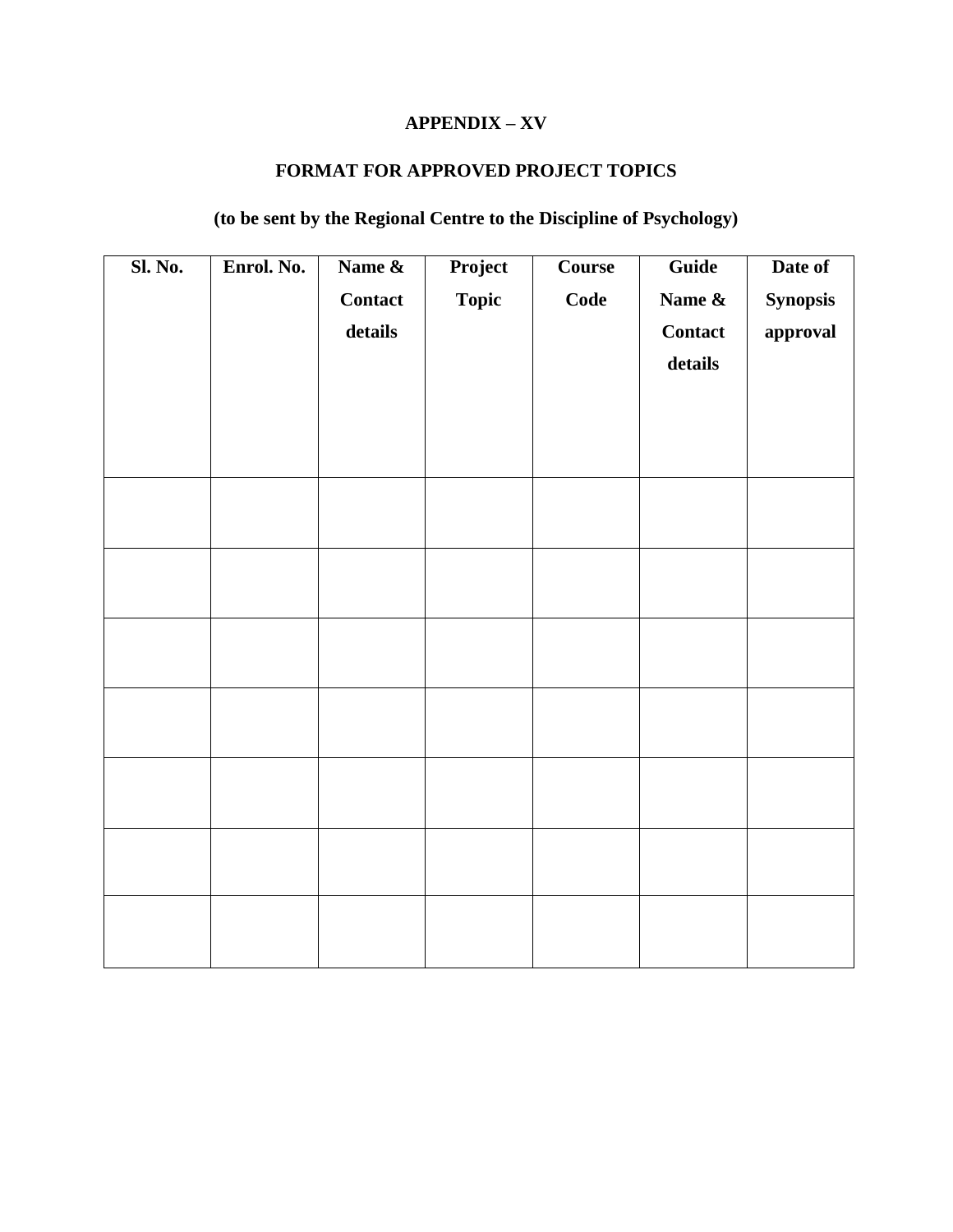## **APPENDIX - XVI**

## **IMPORTANT DATES FOR MAPC PROJECT SYNOPSIS AND DISSERTATION**

## **(from Synopsis preparation to Term End Examination of Project)**

| SL.<br>NO.     | <b>ACTIVITY</b>                                                | <b>DATE RANGE</b>                |                                 |  |  |
|----------------|----------------------------------------------------------------|----------------------------------|---------------------------------|--|--|
|                |                                                                | <b>July Session</b>              | <b>January Session</b>          |  |  |
| 1              | <b>Synopsis</b><br>submission                                  | $1st October - 31st October$     | 1st April $-30^{th}$ April      |  |  |
| $\overline{2}$ | <b>Synopsis</b><br>evaluation                                  | $1st$ November – $31st$ December | $1st$ May $-30th$ June          |  |  |
| 3              | Return of<br>Evaluated<br>Synopsis to<br>Learners by the<br>RC | $1st - 15th$ January             | $1st - 15th$ July               |  |  |
| $\overline{4}$ | Project<br><b>Dissertation</b><br>submission                   | $31st$ May                       | $30th$ November                 |  |  |
| 5              | Project TEE<br>(dissertation<br>evaluation &<br>Viva-voce)     | $1st$ July – $14th$ August       | $1st$ January – $15th$ February |  |  |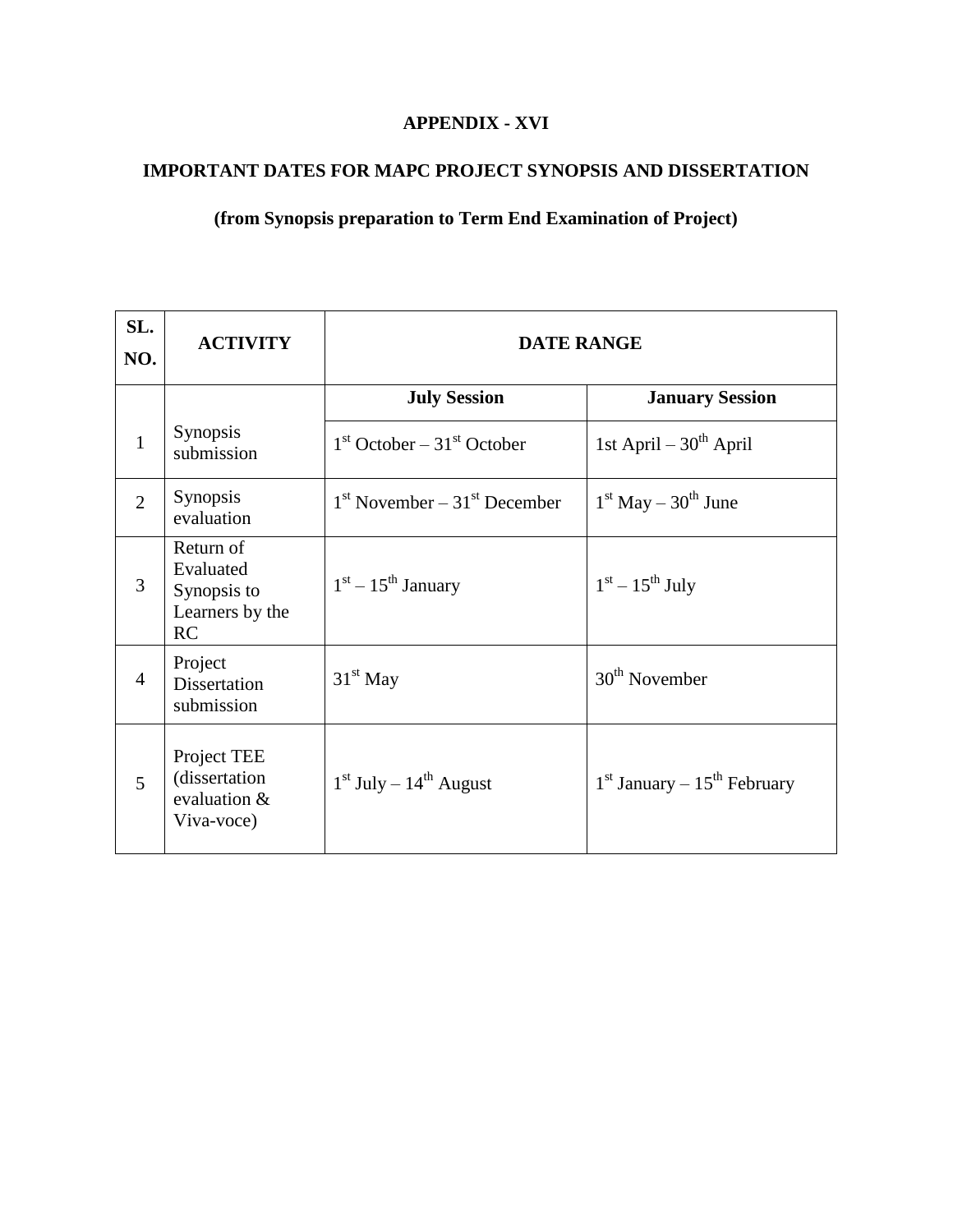### **The eligibility criteria for Guide are as follows:**

a) M.Phil/Ph.D. in Psychology with minimum two years Undergraduate/Post Graduate teaching/research experience in psychology (research experience while pursuing M.Phil & Ph.D. is not considered)

### Or

b) Master's Degree in Psychology with minimum two years full time teaching/research experience in psychology at Post Graduate level and NET/SLET/SET in psychology

### Or

c) Master's Degree in Psychology with minimum five years full time teaching/research experience in psychology at Undergraduate level and NET/SLET/SET in Psychology. **Note: This is applicable for the learners enrolled for MAPC programme January 2014 admission cycle onwards.**

### **OR**

### **The eligibility criteria for Guide are as follows:**

a) M.Phil/Ph.D. in Psychology with minimum two years Undergraduate/Post Graduate teaching experience in psychology

### Or

b) Master's Degree in Psychology with minimum two years experience at Post Graduate level.

### Or

c) Master's Degree in Psychology with minimum five years teaching experience at Undergraduate level.

## **Note: This is applicable for the learners enrolled for MAPC programme January 2014 admission cycle onwards.**

### **You can take your guide from any one of the following three groups.**

- i) Academic Counsellors Academic counsellors are already approved Guides. So, if you take academic cousellor as your guide, you do not need to take approval for them.
- ii) Approved List of Guides You can take a guide from the approved list of guides provided by the Discipline of Psychology, SOSS, IGNOU, New Delhi. In such a case, you do not need to take approval.